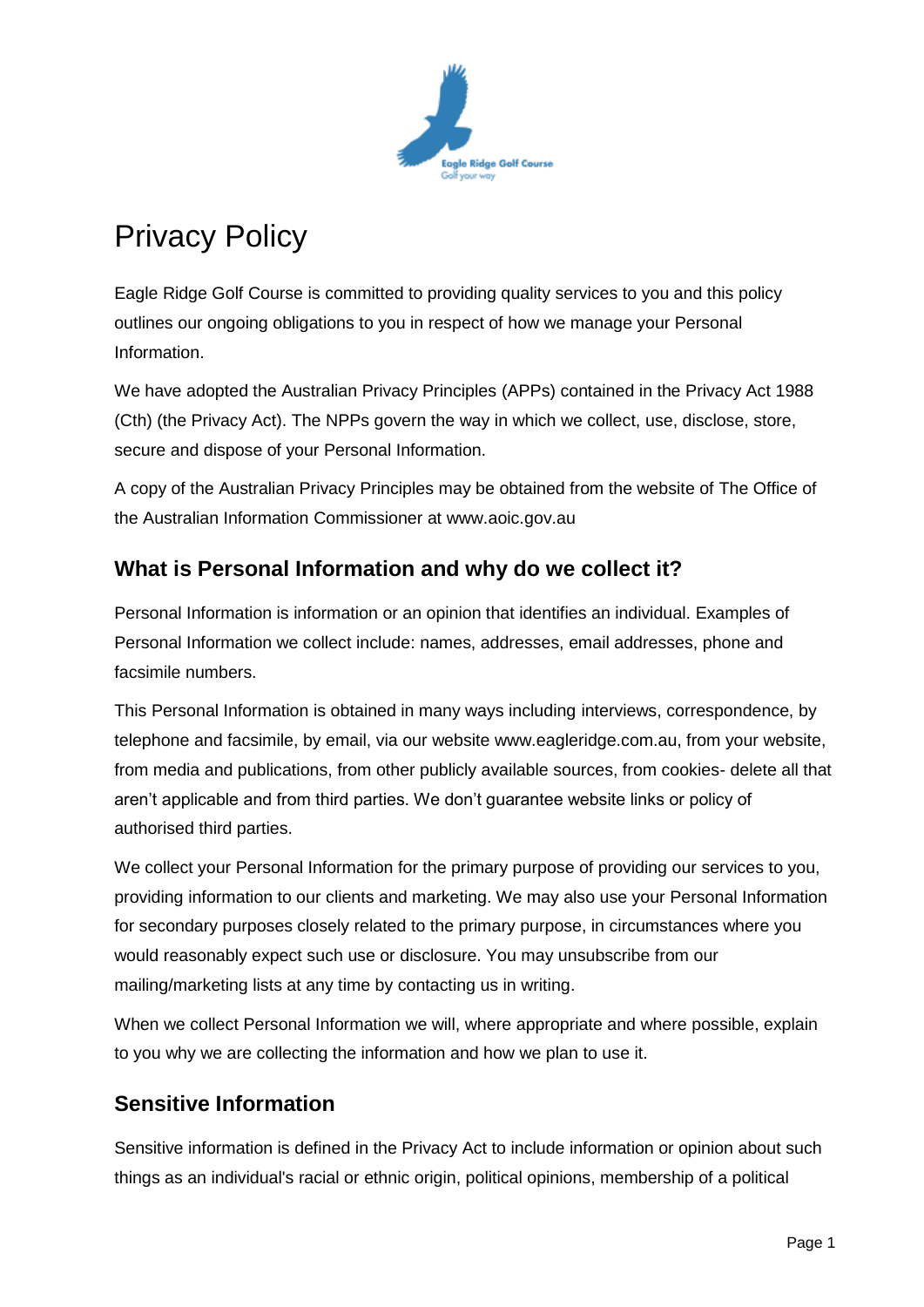

association, religious or philosophical beliefs, membership of a trade union or other professional body, criminal record or health information.

Sensitive information will be used by us only:

- For the primary purpose for which it was obtained
- For a secondary purpose that is directly related to the primary purpose
- With your consent; or where required or authorised by law.

#### **Third Parties**

Where reasonable and practicable to do so, we will collect your Personal Information only from you. However, in some circumstances we may be provided with information by third parties. In such a case we will take reasonable steps to ensure that you are made aware of the information provided to us by the third party.

#### **Disclosure of Personal Information**

Your Personal Information may be disclosed in a number of circumstances including the following:

- Third parties where you consent to the use or disclosure; and
- Where required or authorised by law.

#### **Security of Personal Information**

Your Personal Information is stored in a manner that reasonably protects it from misuse and loss and from unauthorized access, modification or disclosure.

When your Personal Information is no longer needed for the purpose for which it was obtained, we will take reasonable steps to destroy or permanently de-identify your Personal Information. However, most of the Personal Information is or will be stored in client files which will be kept by us for a minimum of 7 years.

#### **Access to your Personal Information**

You may access the Personal Information we hold about you and to update and/or correct it, subject to certain exceptions. If you wish to access your Personal Information, please contact us in writing.